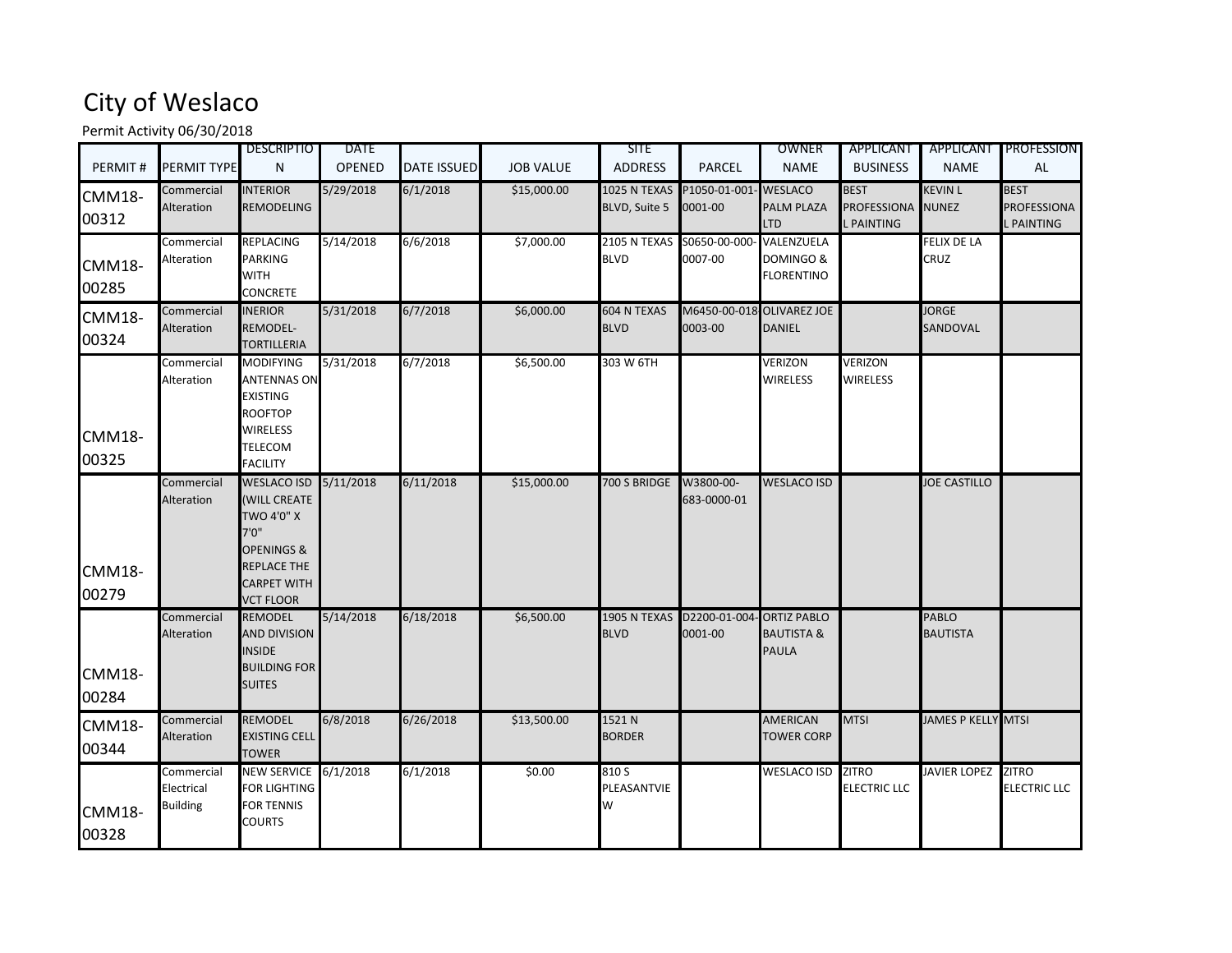| <b>CMM18-</b><br>00330 | Commercial<br>Electrical<br><b>Building</b> | <b>RECONNECT</b>                                                                          | 6/1/2018  | 6/1/2018  | \$0.00 | 1609 W BUS<br><b>HWY 83</b>                         | W4260-00-<br>000-0005-00             | <b>RIOS TONY</b>                               |                                   | <b>JULIO C</b><br><b>MARINES</b> |                                        |
|------------------------|---------------------------------------------|-------------------------------------------------------------------------------------------|-----------|-----------|--------|-----------------------------------------------------|--------------------------------------|------------------------------------------------|-----------------------------------|----------------------------------|----------------------------------------|
| <b>CMM18-</b><br>00331 | Commercial<br>Electrical<br><b>Building</b> | ELECTRICAL<br><b>PERMIT</b>                                                               | 6/4/2018  | 6/4/2018  | \$0.00 | 1025 N TEXAS<br>BLVD, Suite 5                       | P1050-01-001<br>0001-00              | <b>WESLACO</b><br>PALM PLAZA<br>LTD            | PUY'S<br><b>ELECTRIC</b>          | <b>ROGELIO</b><br>RODRIGUEZ      | PUY'S<br><b>ELECTRIC</b>               |
| <b>CMM18-</b><br>00334 | Commercial<br>Electrical<br><b>Building</b> | <b>RECONNECT</b>                                                                          | 6/5/2018  | 6/5/2018  | \$0.00 | 1025 N TEXAS<br>BLVD, Suite 2-<br>B                 | P1050-01-001<br>0001-00              | <b>WESLACO</b><br>PALM PLAZA<br><b>LTD</b>     |                                   | <b>MARIO</b><br>ZUNIGA           |                                        |
| <b>CMM18-</b><br>00335 | Commercial<br>Electrical<br><b>Building</b> | <b>RENEWAL OF</b><br>PERMIT<br>#1500854                                                   | 6/5/2018  | 6/5/2018  | \$0.00 | 131 S<br>PLEASANTVIE<br>W Dr                        | R2360-00-000<br>0002-00              | <b>MID VALLEY</b><br><b>ASSEMBLY OF</b><br>GOD | ELECTRICAL<br><b>SAMPAT LLC</b>   | SAMUEL<br>PATINO                 | <b>ELECTRICAL</b><br><b>SAMPAT LLC</b> |
| <b>CMM18-</b><br>00338 | Commercial<br>Electrical<br><b>Building</b> | <b>ELECTRICAL</b><br><b>PEMIT</b>                                                         | 6/6/2018  | 6/6/2018  | \$0.00 | <b>799 E PIKE</b><br><b>BLVD</b>                    | A6320-04-000<br>0001-00              | <b>AATTIC IV LP</b>                            | <b>ELISHA</b><br>ELECTIC LLC      | MICHAEL A<br>KENDRICK            | <b>ELISHA</b><br><b>ELECTIC LLC</b>    |
| <b>CMM18-</b><br>00336 | Commercial<br>Electrical<br><b>Building</b> | <b>RECONNECT</b>                                                                          | 6/6/2018  | 6/6/2018  | \$0.00 | 1025 N TEXAS P1050-01-001<br>BLVD, Suite 2A 0001-00 |                                      | <b>WESLACO</b><br>PALM PLAZA<br>LTD            |                                   | MARIO<br>ZUNIGA                  |                                        |
| <b>CMM18-</b><br>00339 | Commercial<br>Electrical<br><b>Building</b> | RETAIL STORE 6/6/2018                                                                     |           | 6/6/2018  | \$0.00 | <b>2808 N TEXAS</b>                                 |                                      |                                                |                                   | NORA LEE<br><b>MORALES</b>       |                                        |
| <b>CMM18-</b><br>00340 | Commercial<br>Electrical<br><b>Building</b> | <b>ELECTRIC</b><br><b>PERMIT</b>                                                          | 6/7/2018  | 6/7/2018  | \$0.00 | 1721 Jackson<br><b>Street</b>                       |                                      |                                                |                                   | MANUEL<br>OROZCO                 | <b>SIGMA</b><br><b>ELECTRIC</b>        |
| <b>CMM18-</b><br>00341 | Commercial<br>Electrical<br><b>Building</b> | <b>ELECTRICAL</b><br>PERMIT                                                               | 6/7/2018  | 6/7/2018  | \$0.00 | 1725 Jackson<br><b>Street</b>                       |                                      |                                                | SIGMA<br>ELECTRIC                 | <b>MANUEL</b><br>OROZCO          | <b>SIGMA</b><br><b>ELECTRIC</b>        |
| <b>CMM18-</b><br>00348 | Commercial<br>Electrical<br><b>Building</b> | <b>INERIOR</b><br><b>REMODEL-</b><br><b>TORTILLERIA</b>                                   | 6/11/2018 | 6/11/2018 | \$0.00 | 604 N TEXAS<br><b>BLVD</b>                          | M6450-00-018 OLIVAREZ JOE<br>0003-00 | DANIEL                                         | LUCIO'S<br><b>ELECTRIC</b>        | REYNALDO<br>LUCIO                | LUCIO'S<br><b>ELECTRIC</b>             |
| <b>CMM18-</b><br>00352 | Commercial<br>Electrical<br><b>Building</b> | <b>ELECTRICAL</b><br>PERMIT LIGHT<br><b>POLES</b><br><b>PARKING</b><br>(GONZALEZ<br>ELEM) | 6/12/2018 | 6/12/2018 | \$0.00 | 3801 N 5 1/2<br>W                                   |                                      |                                                | KOMPLEX<br><b>ELECTRIC INS</b>    | <b>IZANDRO</b><br>MUNGUIA        | <b>KOMPLEX</b><br><b>ELECTRIC INS</b>  |
| <b>CMM18-</b><br>00351 | Commercial<br>Electrical<br><b>Building</b> | ELECTRICAL<br>PERMIT<br><b>PARKING</b><br><b>LIGHT POLES</b><br>(SILVA ELEM)              | 6/12/2018 | 6/12/2018 | \$0.00 | 1001 W MILE<br>10                                   |                                      |                                                | <b>COMPLEX</b><br>ELECTRIC INS    | <b>LIZANDRO</b><br>MUNGUIA       | <b>COMPLEX</b><br><b>ELECTRIC INS</b>  |
| <b>CMM18-</b><br>00349 | Commercial<br>Electrical<br><b>Building</b> | <b>ELETRICAL</b><br><b>PERMIT</b>                                                         | 6/12/2018 | 6/12/2018 | \$0.00 | <b>2808 N TEXAS</b>                                 |                                      |                                                | <b>OSCAR'S</b><br><b>ELECTRIC</b> | <b>OSCAR LOPEZ</b>               | <b>OSCAR'S</b><br><b>ELECTRIC</b>      |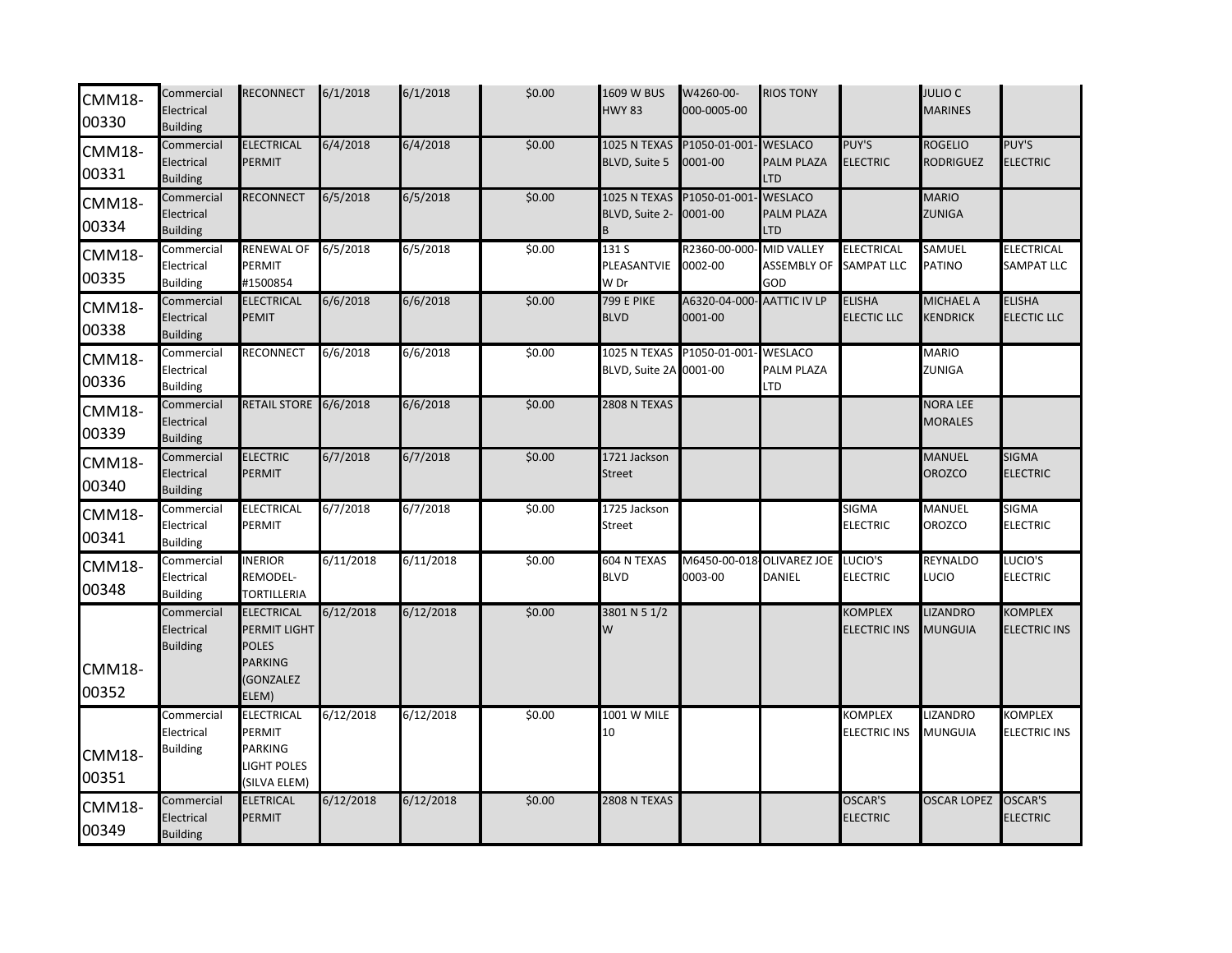| <b>CMM18-</b><br>00358 | Commercial<br>Electrical<br><b>Building</b> | <b>ELECTRICAL</b><br>PERMIT                                             | 6/14/2018 | 6/14/2018 | \$0.00       | 1212 S BRIDGE W3800-00-<br>AVE           | 684-0000-80              | <b>VALLEY</b><br><b>GRANDE</b><br><b>MANOR</b>              | <b>TONES</b><br><b>ELECTRIC</b>                          | <b>ELI OTONIEL</b><br><b>SALAS</b>             | <b>TONES</b><br><b>ELECTRIC</b>                        |
|------------------------|---------------------------------------------|-------------------------------------------------------------------------|-----------|-----------|--------------|------------------------------------------|--------------------------|-------------------------------------------------------------|----------------------------------------------------------|------------------------------------------------|--------------------------------------------------------|
| <b>CMM18-</b><br>00360 | Commercial<br>Electrical<br><b>Building</b> | <b>ELECTRICAL</b><br><b>PERMIT</b>                                      | 6/15/2018 | 6/15/2018 | \$0.00       | 3801 N 5 1/2<br><b>WEST</b>              |                          |                                                             | <b>ALLANCE</b><br>CONSTRUCTIO MARROQUIN                  | <b>ANDRES C</b>                                | <b>ALLANCE</b><br>CONSTRUCTIO                          |
| <b>CMM18-</b><br>00366 | Commercial<br>Electrical<br><b>Building</b> | <b>ELECTRICAL</b><br><b>PERMIT</b>                                      | 6/19/2018 | 6/19/2018 | \$0.00       | 1905 N TEXAS<br>BLVD, Suite 1<br>& 2     | D2200-01-004<br>0001-00  | <b>ORTIZ PABLO</b><br><b>BAUTISTA &amp;</b><br><b>PAULA</b> | <b>FAITH</b><br><b>ELECTRIC</b>                          | <b>RENDON JR</b><br><b>FRANCISCO</b>           | <b>FAITH</b><br><b>ELECTRIC</b>                        |
| <b>CMM18-</b><br>00333 | Commercial<br>Mechanical                    | MECHANICAL<br>PERMIT                                                    | 6/4/2018  | 6/4/2018  | \$20,000.00  | <b>2290 W PIKE</b><br>BLVD, Suite<br>100 | T6355-00-000<br>0005-00  | <b>TOWN</b><br><b>CENTER</b><br><b>TOWER EAST</b><br>LP     | JC AIR                                                   | <b>JESUS JAVIER</b><br><b>GARZA</b>            | JC AIR                                                 |
| <b>CMM18-</b><br>00347 | Commercial<br>Mechanical                    | THE VILLAGE<br>AT WESTGATE<br><b>SUB</b><br><b>APARTMENTS</b><br>OT #39 | 6/11/2018 | 6/11/2018 | \$11,600.00  | 1721 Jackson<br><b>Street</b>            |                          |                                                             | JMJ A/C &<br><b>HEATING</b><br><b>SERVICE</b>            | <b>JESUS</b><br>MARTINEZ, JR.                  | JMJ A/C &<br><b>HEATING</b><br><b>SERVICE</b>          |
| <b>CMM18-</b><br>00359 | Commercial<br>Mechanical                    | MECHANICAL 6/15/2018<br>PERMIT                                          |           | 6/15/2018 | \$47,000.00  | 1002W<br>EXPWY 83                        | T0080-00-000<br>0002-00  | <b>DAVIS NET</b><br>LEASE NO 1 LP                           | <b>LENNOX NAS</b>                                        | <b>JAVIER JR</b><br><b>CUADRA</b>              | <b>ENNOX NAS</b>                                       |
| <b>CMM18-</b><br>00363 | Commercial<br>Mechanical                    | MECHANICAL 6/18/2018<br><b>PERMIT</b>                                   |           | 6/18/2018 | \$61,000.00  | 310N<br><b>WESTGATE</b>                  |                          | <b>HEB GROCERY MECHANICAL</b>                               | <b>STAR SYSTEMS</b><br><b>INC</b>                        | <b>CESAR ZEPEDA</b>                            | <b>MECHANICAL</b><br><b>STAR SYSTEMS</b><br><b>INC</b> |
| <b>CMM18-</b><br>00364 | Commercial<br>Mechanical                    | <b>HVAC RTU</b><br>REPLACEMENT<br>OF 2EA UNITS                          | 6/19/2018 | 6/19/2018 | \$22,537.78  | <b>1915 WEST</b><br>EXPRESSWAY<br>83     | C2248-00-000-<br>0003-00 | <b>CLEARVIEW</b><br><b>WESLACO LLP</b>                      | <b>NEXTECH</b><br><b>CENTRAL LLC</b>                     | <b>THOMAS</b><br><b>WAYNE</b><br><b>BARNES</b> |                                                        |
| <b>CMM18-</b><br>00369 | Commercial<br>Mechanical                    | MECHANICAL 6/27/2018                                                    |           | 6/27/2018 | \$700.00     | 604 N TEXAS<br><b>BLVD</b>               | 0003-00                  | <b>DANIEL</b>                                               | M6450-00-018 OLIVAREZ JOE COLD TEK A/C SAUL<br>& HEATING | <b>ESCOBEDO</b>                                | <b>COLD TEK A/C</b><br>& HEATING                       |
| <b>CMM18-</b><br>00375 | Commercial<br>Mechanical                    | MECHANICAL<br>PERMIT                                                    | 6/29/2018 | 6/29/2018 | \$11,600.00  | 1725 Jackson<br><b>Street</b>            |                          |                                                             | JMJ A/C &<br><b>HEATING</b><br><b>SERVICE</b>            | <b>JESUS</b><br>MARTINEZ, JR.                  | JMJ A/C &<br><b>HEATING</b><br><b>SERVICE</b>          |
| <b>CMM18-</b><br>00255 | Commercial<br>New or<br>Addition            | REMODEL OF 5/2/2018<br>BANK                                             |           | 6/1/2018  | \$400,000.00 | 701N<br>AIRPORT DR                       | 0000-00                  | A1742-00-000- ALAMO BANK<br>OF TEXAS                        |                                                          | <b>JOSH</b><br><b>SEAHORN</b>                  | <b>NOBLE TEXAS</b><br><b>BUILDERS</b>                  |
| <b>CMM18-</b><br>00141 | Commercial<br>New or<br>Addition            | <b>NEW</b><br><b>RESTROOM</b><br><b>BLDG AT</b><br><b>CENTRAL MS</b>    | 2/6/2018  | 6/6/2018  | \$400,000.00 | 503 E 6TH St                             |                          | <b>WESLACO ISD</b>                                          |                                                          | <b>ELI ALVARADO</b>                            | <b>RIGNEY</b><br>CONSTRUCTIO<br>N LLC                  |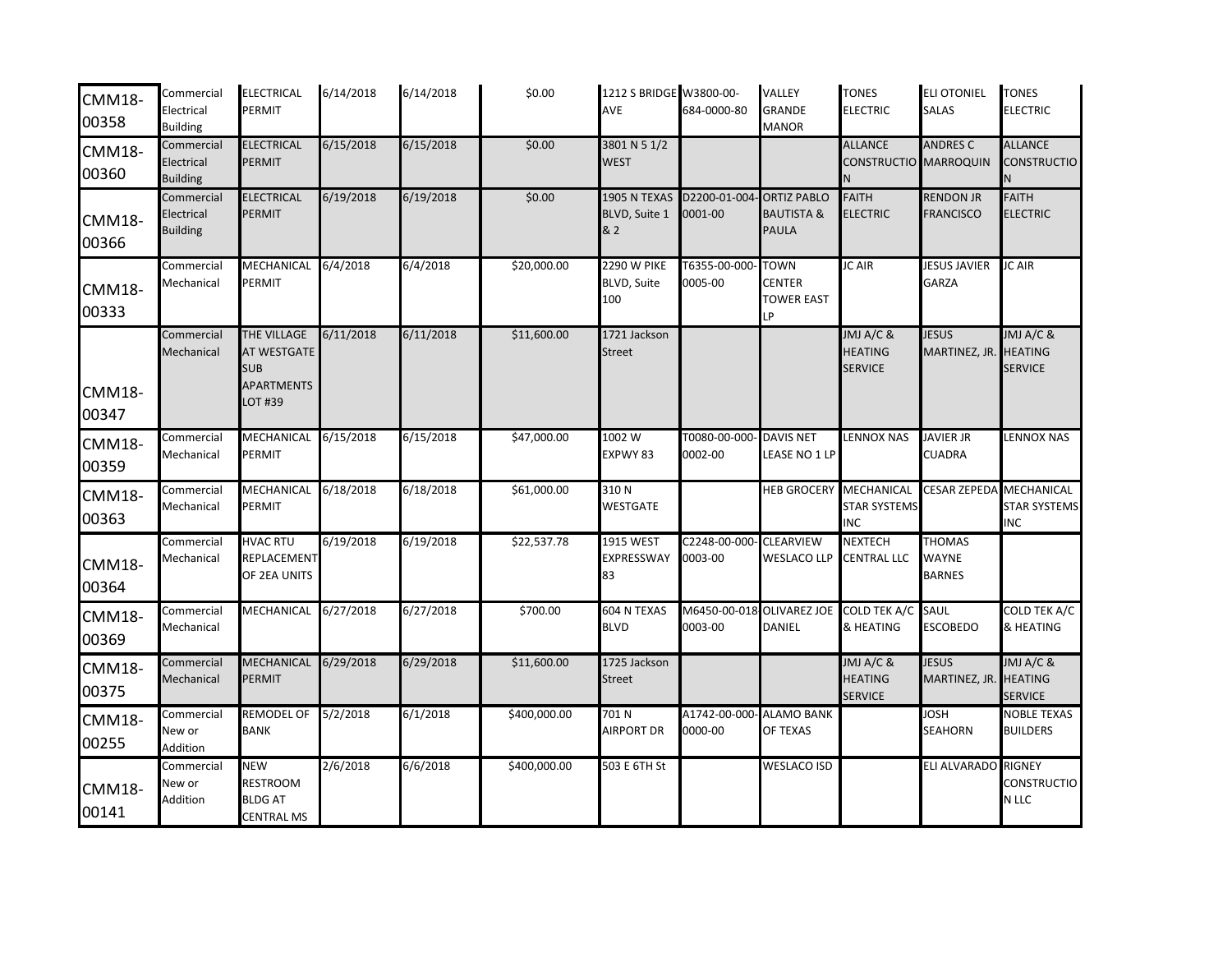| <b>CMM18-</b><br>00140 | Commercial<br>New or<br>Addition | <b>PAVILIONS</b><br>(CUELLAR MS)                                                                           | 2/6/2018  | 6/6/2018  | \$300,000.00 | 1201 S BRIDGE W3800-00-<br>AVE | 690-0000-90              | <b>WESLACO ISD</b>                          |                                                                        | ELI ALVARADO RIGNEY               | <b>CONSTRUCTIO</b><br>N LLC                                                              |
|------------------------|----------------------------------|------------------------------------------------------------------------------------------------------------|-----------|-----------|--------------|--------------------------------|--------------------------|---------------------------------------------|------------------------------------------------------------------------|-----------------------------------|------------------------------------------------------------------------------------------|
| <b>CMM18-</b><br>00142 | Commercial<br>New or<br>Addition | <b>PAVILLION AT</b><br>MARY HOGE<br>MS                                                                     | 2/6/2018  | 6/6/2018  | \$300,000.00 | 2302 N INT'L                   |                          | <b>WESLACO ISD</b>                          |                                                                        | ELI ALVARADO                      | <b>RIGNEY</b><br>CONSTRUCTIO<br>N LLC                                                    |
| <b>CMM18-</b><br>00323 | Commercial<br>New or<br>Addition | <b>NEW</b><br><b>BUILDING TO</b><br><b>STORE</b><br><b>SWIMMING</b><br><b>POOL</b><br><b>CHEMICALS</b>     | 5/30/2018 | 6/7/2018  | \$175,046.00 | 801 E 7TH St                   |                          | <b>WESLACO ISD</b>                          | <b>MATA G</b><br><b>CONSTRUCTIO</b>                                    | <b>PABLOR</b><br><b>MATA</b>      | <b>MATA G</b><br><b>CONSTRUCTIO</b><br>N                                                 |
| <b>CMM18-</b><br>00245 | Commercial<br>New or<br>Addition | <b>UPGRADING</b><br><b>ANTENNAS ON</b><br><b>EXISTING</b><br><b>WIRELESS</b><br>TELCOM.<br><b>FACILITY</b> | 4/25/2018 | 6/7/2018  | \$6,500.00   | 2808 MID<br><b>VALLEY Dr</b>   |                          |                                             |                                                                        | <b>CARL YKEHOE</b>                |                                                                                          |
| <b>CMM18-</b><br>00156 | Commercial<br>New or<br>Addition | <b>FINISH OUT</b><br><b>STE #9</b>                                                                         | 2/16/2018 | 6/8/2018  | \$30,000.00  | 2445 N INT'L<br>Suite 9        | J1853-00-000-<br>0002-00 |                                             |                                                                        | <b>WALLY</b><br><b>GUERRA</b>     |                                                                                          |
| <b>CMM18-</b><br>00327 | Commercial<br>New or<br>Addition | 4 PLEX                                                                                                     | 5/31/2018 | 6/12/2018 | \$200,000.00 | 2009 JACKSON 0<br>St           |                          | <b>HOMELINK</b><br><b>PROPERTIES</b><br>LLC |                                                                        | <b>FRANCISCO S</b><br>DELANGEL    | <b>HOMELINK</b><br><b>PROPERTIES</b><br>LLC                                              |
| <b>CMM18-</b><br>00302 | Commercial<br>New or<br>Addition | 4 PLEX                                                                                                     | 5/21/2018 | 6/18/2018 | \$345,000.00 | 1801 JACKSON<br>St             |                          |                                             | <b>GAND G</b><br>CONSTRUCTIO GARCIA                                    | <b>ALFREDO</b>                    | <b>GAND G</b><br><b>CONSTRUCTIO</b>                                                      |
| <b>CMM18-</b><br>00329 | Commercial<br>Plumbing           | PLUMBING<br>PERMIT                                                                                         | 6/1/2018  | 6/1/2018  | \$0.00       | 1525 N TEXAS,<br>Suite B       |                          |                                             |                                                                        | <b>ARMANDO</b><br><b>GONZALEZ</b> | A G<br>PLUMBING                                                                          |
| <b>CMM18-</b><br>00337 | Commercial<br>Plumbing           | <b>BACKFLOW</b><br>REPLACEMENT                                                                             | 6/6/2018  | 6/6/2018  | \$0.00       | 113 S<br><b>WESTGATE Dr</b>    |                          | <b>WATER PLEX</b>                           | MIKE'S<br>PLUMBING &<br><b>ELECTRICAL &amp;</b><br>$A/C -$<br>PLUMBING | RAMIRO<br>HERNANDEZ               | MIKE'S<br><b>PLUMBING &amp;</b><br><b>ELECTRICAL &amp;</b><br>$A/C -$<br><b>PLUMBING</b> |
| <b>CMM18-</b><br>00342 | Commercial<br>Plumbing           | <b>REMOVE &amp;</b><br>REPLACE 3/4<br><b>RP WATTS</b><br><b>BACKFLOW -</b><br>SODA<br><b>MACHINE</b>       | 6/7/2018  | 6/7/2018  | \$0.00       | 1100 N TEXAS                   |                          | <b>WHATABURGE MIKE'S</b><br>R               | PLUMBING &<br><b>ELECTRICAL &amp;</b><br>$A/C -$<br>PLUMBING           | <b>RAMIRO</b><br><b>HERNANDEZ</b> | MIKE'S<br>PLUMBING &<br><b>ELECTRICAL &amp;</b><br>$A/C -$<br><b>PLUMBING</b>            |
| <b>CMM18-</b><br>00346 | Commercial<br>Plumbing           | <b>INERIOR</b><br>REMODEL-<br><b>TORTILLERIA</b>                                                           | 6/11/2018 | 6/11/2018 | \$0.00       | 604 N TEXAS<br><b>BLVD</b>     | M6450-00-018<br>0003-00  | <b>OLIVAREZ JOE</b><br>DANIEL               |                                                                        | <b>JORGE</b><br>SANDOVAL          | CASTRO<br>PLUMBING                                                                       |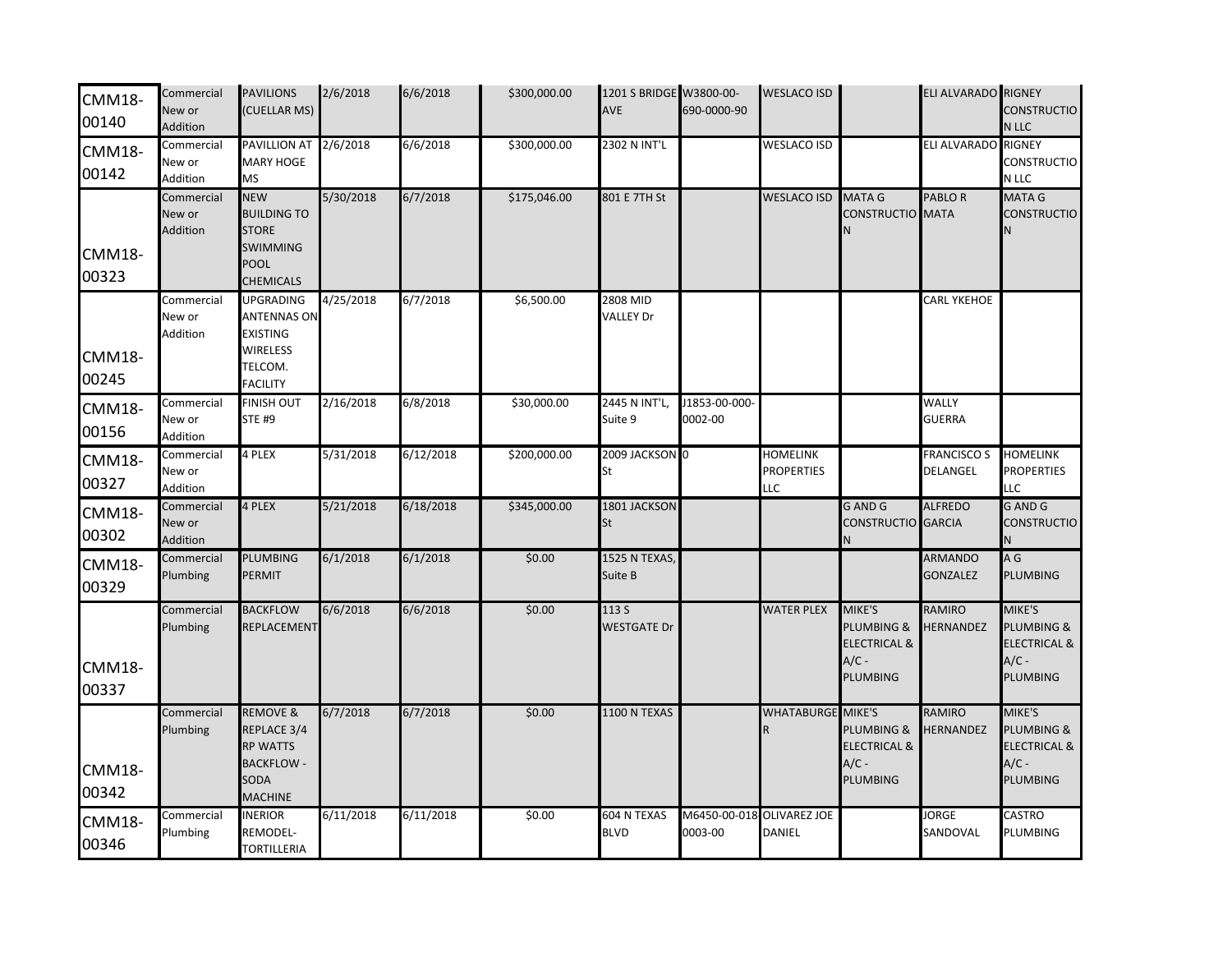| <b>CMM18-</b><br>00355 | Commercial<br>Plumbing | <b>NEW</b><br><b>RESTROOM</b><br><b>BLDG AT</b><br><b>CENTRAL MS</b>            | 6/12/2018 | 6/12/2018 | \$0.00     | 503 E 6TH St                      |                                      | <b>WESLACO ISD</b>                                   | <b>FAIRES</b><br>PLUMBING CO<br><b>NC</b>         | <b>KENNETH A</b><br><b>FAIRES</b>     | <b>FAIRES</b><br>PLUMBING CO<br><b>INC</b> |
|------------------------|------------------------|---------------------------------------------------------------------------------|-----------|-----------|------------|-----------------------------------|--------------------------------------|------------------------------------------------------|---------------------------------------------------|---------------------------------------|--------------------------------------------|
| <b>CMM18-</b><br>00353 | Commercial<br>Plumbing | PLUMBING<br>PERMIT                                                              | 6/12/2018 | 6/12/2018 | \$0.00     | 2302 N INT'L                      |                                      | <b>WESLACO ISD</b>                                   |                                                   | <b>KENNETH A</b><br><b>FAIRES</b>     | <b>FAIRES</b><br>PLUMBING CO<br><b>INC</b> |
| <b>CMM18-</b><br>00354 | Commercial<br>Plumbing | PLUMBING<br>PERMIT                                                              | 6/12/2018 | 6/12/2018 | \$0.00     | 1201 S BRIDGE<br>AVE              | W3800-00-<br>690-0000-90             | <b>WESLACO ISD</b>                                   | <b>FAIRES</b><br>PLUMBING CO FAIRES<br><b>INC</b> | <b>KENNETH A</b>                      | <b>FAIRES</b><br>PLUMBING CO<br><b>INC</b> |
| <b>CMM18-</b><br>00356 | Commercial<br>Plumbing | PLUMBING<br>PERMIT                                                              | 6/14/2018 | 6/14/2018 | \$0.00     | <b>1005 W PIKE</b><br><b>BLVD</b> | W3800-00-<br>134-0000-01             | <b>WESLACO ISD</b>                                   | <b>RIO</b><br>MECHANICAL<br><b>INC</b>            | <b>JUAN CARLOS</b><br>LOZANO          | <b>RIO</b><br>MECHANICAL<br><b>INC</b>     |
| <b>CMM18-</b><br>00362 | Commercial<br>Plumbing | <b>RENOVATION</b><br><b>TO JOE</b><br>CALVILLO<br><b>CATE</b><br><b>COMPLEX</b> | 6/15/2018 | 6/15/2018 | \$0.00     | 3601 N 5 1/2<br><b>ST</b>         | W2260-00-<br>000-0001-00             | <b>WESLACO IND</b><br><b>SCHOOL DIST</b>             | <b>PADRON</b><br><b>PLUMBING</b><br><b>INC</b>    | <b>JESUS</b><br>PADRON                | <b>PADRON</b><br>PLUMBING<br><b>INC</b>    |
| <b>CMM18-</b><br>00361 | Commercial<br>Plumbing | WISD AG<br><b>FARM</b><br><b>IMPROVEMEN</b><br>TS                               | 6/15/2018 | 6/15/2018 | \$0.00     | 2110N<br><b>WESTGATE</b>          | P3223-00-000- WESLACO ISD<br>0001-00 |                                                      | <b>PADRON</b><br>PLUMBING<br>INC                  | <b>JESUS</b><br>PADRON                | <b>PADRON</b><br>PLUMBING<br><b>INC</b>    |
| <b>CMM18-</b><br>00365 | Commercial<br>Plumbing | PLUMBING                                                                        | 6/19/2018 | 6/19/2018 | \$0.00     | 1010 JESSE St                     | B3610-00-000-<br>0003-00             |                                                      | <b>EZ PLUMBING</b><br><b>SERVICE</b>              | <b>ISAURO H</b><br><b>SALINAS</b>     | <b>EZ PLUMBING</b><br><b>SERVICE</b>       |
| <b>CMM18-</b><br>00367 | Commercial<br>Plumbing | <b>ELECTRICAL</b><br><b>PERMIT</b>                                              | 6/25/2018 | 6/25/2018 | \$0.00     | 1212 S BRIDGE<br>AVE              | W3800-00-<br>684-0000-80             | <b>VALLEY</b><br><b>GRANDE</b><br><b>MANOR</b>       | <b>BLACKJACK</b><br>PLUMBING                      | <b>JAIME REYNA</b>                    | <b>BLACKJACK</b><br>PLUMBING               |
| <b>CMM18-</b><br>00373 | Commercial<br>Plumbing | PLUMBING                                                                        | 6/28/2018 | 6/28/2018 | \$0.00     | 2101 Jackson<br><b>Street</b>     |                                      |                                                      | <b>GUILLEN</b><br>PLUMBING<br><b>INC</b>          | <b>FRANCISCO</b><br><b>GUILLEN JR</b> | <b>GUILLEN</b><br>PLUMBING<br><b>INC</b>   |
| <b>CMM18-</b><br>00372 | Commercial<br>Plumbing | PLUMBING<br>PERMIT                                                              | 6/28/2018 | 6/28/2018 | \$0.00     | 1002 S<br><b>AIRPORT DR</b>       | R3750-02-000<br>0003-00              | <b>PAINTER FMLY</b><br><b>INVESTMENTS</b><br>LTD LLP |                                                   | <b>JULIETTE</b><br>SANCHEZ            | <b>VALDEZ</b><br>PLUMBING                  |
| <b>CMM18-</b><br>00374 | Commercial<br>Plumbing | PLUMBING<br>FOR 4 PLEX                                                          | 6/29/2018 | 6/29/2018 | \$0.00     | 1801 JACKSON<br>St                |                                      |                                                      |                                                   | <b>DAVID JR</b><br><b>MONTEZ</b>      | <b>MONTEZ</b><br>PLUMBING<br><b>LLC</b>    |
| <b>CMM18-</b><br>00332 | Commercial<br>Re-Roof  | <b>REPAIR ROOF</b>                                                              | 6/4/2018  | 6/5/2018  | \$4,500.00 | 713 S ILLINOIS<br>AVE             | W2300-00-<br>060-0016-00             | <b>M J PROPERTY</b><br><b>INVEST INC</b>             |                                                   | <b>JESUS DE</b><br><b>ANDA</b>        |                                            |
| <b>CMM18-</b><br>00345 | Commercial<br>Re-Roof  | REPAIR ROOF                                                                     | 6/11/2018 | 6/14/2018 | \$500.00   | 418 S TEXAS<br><b>BLVD</b>        | W2300-00-<br>034-0004-01             | VILLARREAL<br><b>JUAN J &amp;</b><br><b>MIRTHALA</b> |                                                   | JUAN J<br>VILLARREAL                  |                                            |